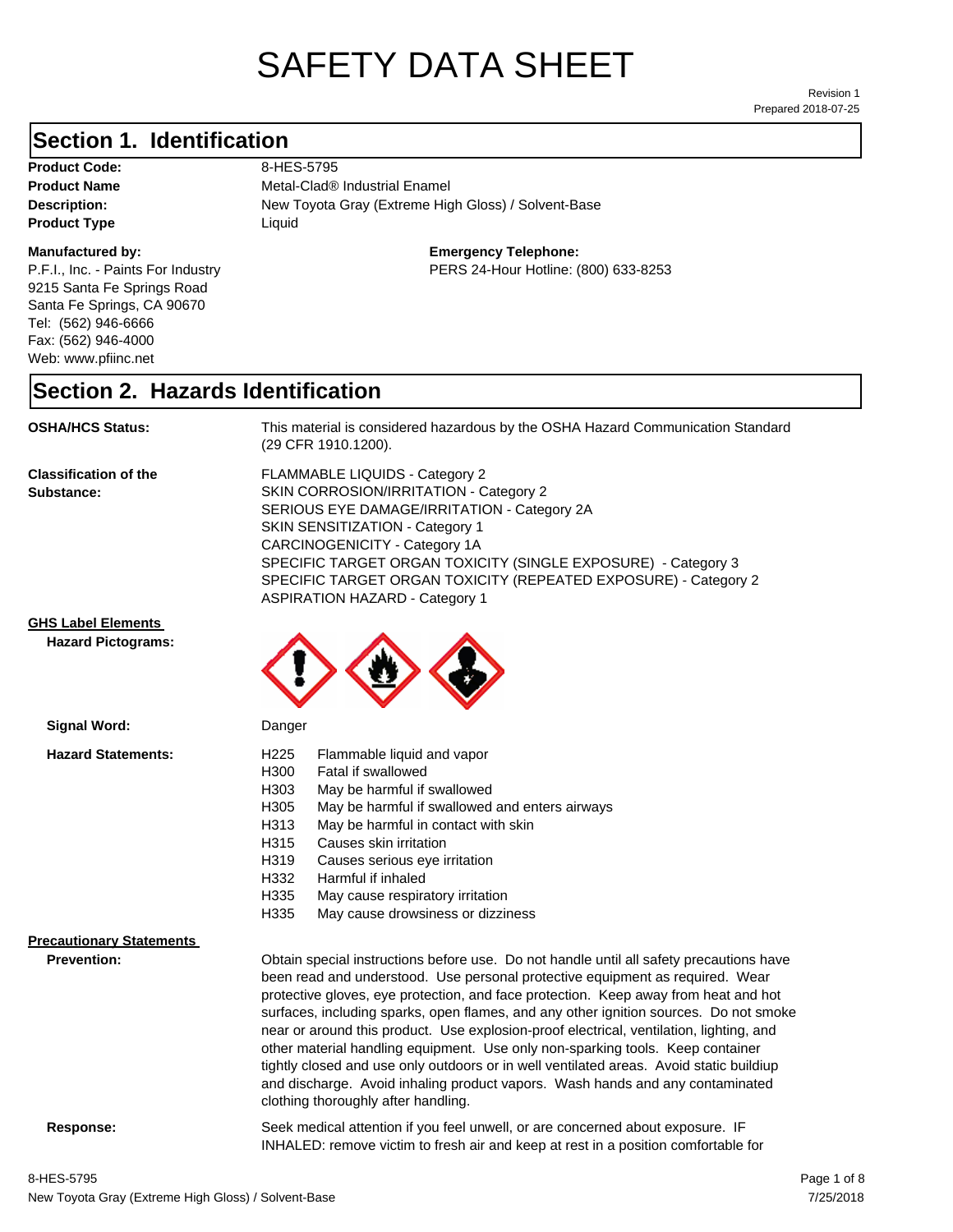| <b>Storage &amp; Disposal:</b>              | breathing. IF SWALLOWED: contact a poison control center or physician immediately.<br>Do not induce vomiting. IN CASE OF SKIN OR HAIR CONTACT: remove all<br>contaminated clothing, and wash skin with soap and water. If irritation or rash occurs,<br>get medical attention. IF IN EYES: rinse with copious amounts of water for several<br>minutes. Remove contact lenses, if present and easy to do so. If eye irritation persists,<br>seek medical attention.<br>Store in a locked and secure environment. Store in a cool, well ventilated area away<br>from direct sunlight and heat. Dispose of contents and container in accordance with all<br>local, regional, state, and federal regulations.                                                                                                                                                                                                                                                                                                                |
|---------------------------------------------|--------------------------------------------------------------------------------------------------------------------------------------------------------------------------------------------------------------------------------------------------------------------------------------------------------------------------------------------------------------------------------------------------------------------------------------------------------------------------------------------------------------------------------------------------------------------------------------------------------------------------------------------------------------------------------------------------------------------------------------------------------------------------------------------------------------------------------------------------------------------------------------------------------------------------------------------------------------------------------------------------------------------------|
| <b>Supplemental Label</b><br>Elements:      | Ensure adequate ventilation at all times when using this product and when sanding the<br>dried film. Wear an appropriate, NIOSH approved particulate respirator. Follow all<br>respirator manufacturer's directions for proper use. Abrading or sanding this product's<br>dried film may release crystalline silica which has been shown to cause lung damage<br>and may cause cancer following long term exposure. Rags, sandpaper, steel wool,<br>and other abrading materials or waste containing this product may spontaneously<br>combust when improperly disposed of. Product contains solvents which can cause<br>permanent brain and nervous system damage. Intentional misuse by concentrating<br>and inhaling the contents of this product can be harmful or fatal. Do not transfer<br>contents to another container.<br>PROPOSITION 65 WARNING: this product contains chemicals known to the State of<br>California to cause cancer and birth defects or other reproductive harm.<br>FOR INDUSTRIAL USE ONLY. |
| <b>Hazards not otherwise</b><br>classified: | None known.                                                                                                                                                                                                                                                                                                                                                                                                                                                                                                                                                                                                                                                                                                                                                                                                                                                                                                                                                                                                              |

## **Section 3. Composition/Information on Ingredients**

| Chemical Name / CAS No                                                              |
|-------------------------------------------------------------------------------------|
| Calcium Carbonate<br>1317-65-3<br>10 to 20%                                         |
| <b>Regular Mineral Spirits</b><br>64741-41-9<br>10 to 20%<br>Vapor Pressure: 2 mmHg |
| Naphtha<br>64742-89-8<br>5 to 10%<br>Vapor Pressure: 12 mmHg                        |
| Xylene<br>1330-20-7<br>1 to 5%<br>Vapor Pressure: 1.06 kPa                          |
| <b>Titanium Dioxide</b><br>13463-67-7<br>1 to 5%                                    |
| <b>Mineral Spirits</b><br>8052-41-3<br>1 to 5%<br>Vapor Pressure: 2 mmHg            |
| Acetone<br>67-64-1<br>1 to 5%<br>Vapor Pressure: 30.796 kPA                         |

#### **Section 4. First Aid Measures**

#### **Description of First Aid Measures**

Eye Contact: **IMMED** Immediately flush eyes with copious amounts of water. Remove any contact lenses.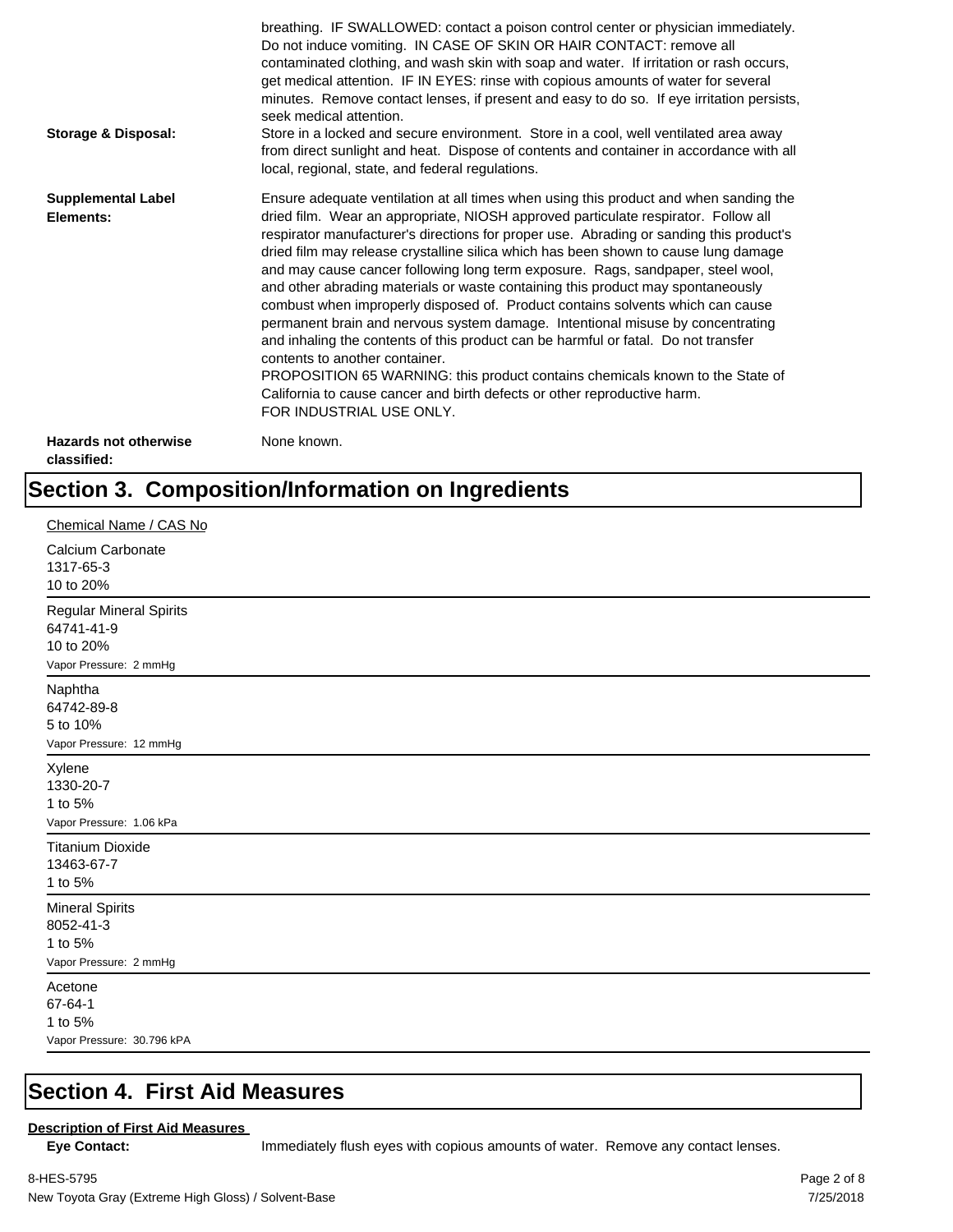| Inhalation:                                         | Rinse for at least 10 minutes. Get medical attention.<br>Remove victim to fresh air and maintain in a rest position comfortable for breathing. If<br>fumes are still present, all rescuers should wear appropriate respirators. If victim<br>exhibits irregular breathing, trained personnel should provide artificial respiration or<br>oxygen. Mouth-to-mouth resuscitation may be dangerous. If necessary, contact a<br>poison control center or physician immediately. If victim is unconscious, place in a<br>recovery position and seek medical help immediately. Maintain an open airway for the<br>victim.                                                                                                                                                                                                                    |
|-----------------------------------------------------|---------------------------------------------------------------------------------------------------------------------------------------------------------------------------------------------------------------------------------------------------------------------------------------------------------------------------------------------------------------------------------------------------------------------------------------------------------------------------------------------------------------------------------------------------------------------------------------------------------------------------------------------------------------------------------------------------------------------------------------------------------------------------------------------------------------------------------------|
| <b>Skin Contact:</b>                                | Wash affected areas with soap and water. Remove contaminated clothing and shoes.<br>Continue to rinse the affected area for at least ten minutes. Get medical attention if<br>discomfort continues. Avoid further exposure in the event of any symptoms or<br>complaints.                                                                                                                                                                                                                                                                                                                                                                                                                                                                                                                                                             |
| Ingestion:                                          | If product is ingested, contact a poison control center or a physician immediately. Do<br>not induce vomitting. Rinse mouth with water and remove dentures, if any. Remove<br>victim to fresh air and keep at rest in a comfortable position to facilitate breathing. If<br>the victim is conscious and the product has been swallowed, provide small quantities of<br>water to drink. Cease if the victim feels sick, as vomitting may be dangerous.<br>Aspiration hazard if swallowed. This product can enter the lungs and cause damage.<br>If vomitting occurs, the head should be kept low so that vomit does not enter the lungs.<br>Never administer anything by mouth to an unconscious person. If unconscious, place<br>in a recovery position while medical attention is sought. Maintain an open airway for<br>the victim. |
| <b>Potential Acute Health Effects</b>               |                                                                                                                                                                                                                                                                                                                                                                                                                                                                                                                                                                                                                                                                                                                                                                                                                                       |
| <b>Eye Contact:</b>                                 | Causes serious eye irritation.                                                                                                                                                                                                                                                                                                                                                                                                                                                                                                                                                                                                                                                                                                                                                                                                        |
| Inhalation:                                         | Can cause central nervous system depression. May cause drowsiness and dizziness<br>as well as respiratory irritation.                                                                                                                                                                                                                                                                                                                                                                                                                                                                                                                                                                                                                                                                                                                 |
| <b>Skin Contact:</b>                                | Causes skin irritation. May cause an allergic skin reaction.                                                                                                                                                                                                                                                                                                                                                                                                                                                                                                                                                                                                                                                                                                                                                                          |
| Ingestion:                                          | Can cause central nervous system depression. May be fatal if swallowed and allowed<br>to enter airways. Irritating to mouth, throat and stomach.                                                                                                                                                                                                                                                                                                                                                                                                                                                                                                                                                                                                                                                                                      |
| Over-Exposure Signs & Symptoms                      |                                                                                                                                                                                                                                                                                                                                                                                                                                                                                                                                                                                                                                                                                                                                                                                                                                       |
| <b>Eye Contact:</b>                                 | Adverse symptoms may include: pain or irritation, watering, redness.                                                                                                                                                                                                                                                                                                                                                                                                                                                                                                                                                                                                                                                                                                                                                                  |
| Inhalation:                                         | Adverse symptoms may include: respiratory tract irritation, coughing, nausea or<br>vomiting, headache, drowsiness or fatigue, dizziness or vertigo, unconsciousness.                                                                                                                                                                                                                                                                                                                                                                                                                                                                                                                                                                                                                                                                  |
| <b>Skin Contact:</b>                                | Adverse symptoms may include: irritation, redness.                                                                                                                                                                                                                                                                                                                                                                                                                                                                                                                                                                                                                                                                                                                                                                                    |
| Ingestion:                                          | Adverse symptoms may include: nausea, vomiting.                                                                                                                                                                                                                                                                                                                                                                                                                                                                                                                                                                                                                                                                                                                                                                                       |
|                                                     | Indication of immediate medical attention and special treatment needed                                                                                                                                                                                                                                                                                                                                                                                                                                                                                                                                                                                                                                                                                                                                                                |
| <b>Notes to Physician:</b>                          | Treat symptomatically. Contact poison treatment specialists if large quantities have<br>been ingested or inhaled.                                                                                                                                                                                                                                                                                                                                                                                                                                                                                                                                                                                                                                                                                                                     |
| <b>Specific Treatments:</b>                         | None specified.                                                                                                                                                                                                                                                                                                                                                                                                                                                                                                                                                                                                                                                                                                                                                                                                                       |
| <b>Protection of First Aid</b><br><b>Providers:</b> | No action should be taken involving any personal risk or without proper training. If<br>fumes are still present, rescuers should wear appropriate respirators or a self<br>contained breathing apparatus. Mouth-to-mouth resuscitation may be dangerous for<br>the first aid provider. Wash all contaminated clothing with soap and water before<br>removal.                                                                                                                                                                                                                                                                                                                                                                                                                                                                          |

## **Section 5. Fire Fighting Measures**

| <u>Extinquishing Media</u> |                                                                                                                                                                                                                                                                                                                                                                                                                   |
|----------------------------|-------------------------------------------------------------------------------------------------------------------------------------------------------------------------------------------------------------------------------------------------------------------------------------------------------------------------------------------------------------------------------------------------------------------|
| <b>Suitable Media:</b>     | Dry chemical, CO2, water spray (fog), foam, dry sand.                                                                                                                                                                                                                                                                                                                                                             |
| Unsuitable Media:          | Do not use water jet.                                                                                                                                                                                                                                                                                                                                                                                             |
| <b>Specific Hazards:</b>   | The material contains flammable liquid and vapor. Closed containers may explode<br>when exposed to extreme heat as a result of buildup of steam. Vapors may form<br>explosive mixtures with air. Vapors can travel to a source of ignition and flash back.<br>Keep containers tightly closed and isolate from heat, electrical equipment, sparks, and<br>open flames. No unusual fire or explosion hazards noted. |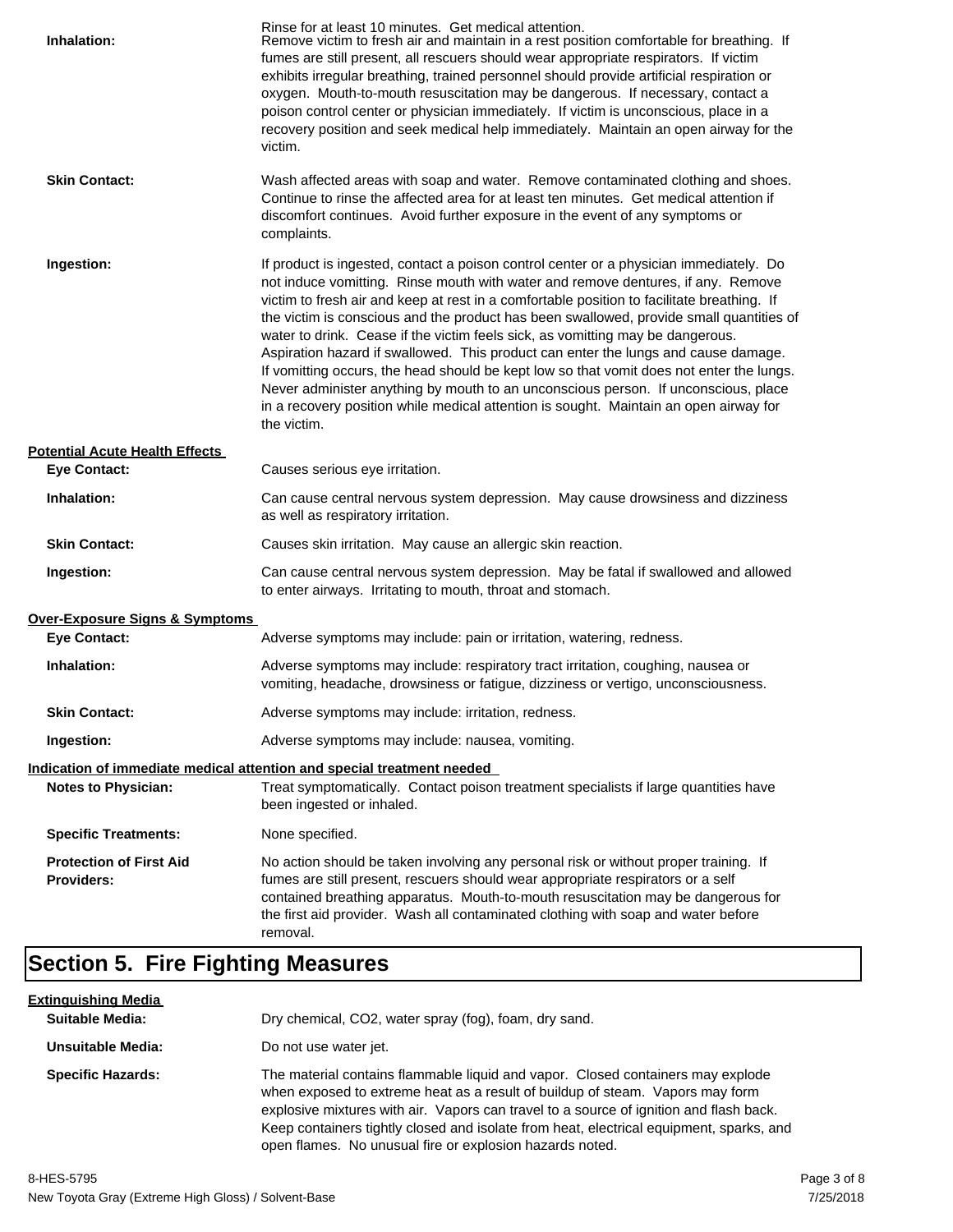Water may be used to cool closed containers to prevent pressure buildup and possible autoignition or explosion. Evacuate area and fight fire from safe distance. Containers may explode when heated. Firefighters should wear appropriate protective equipment and self-contained breathing apparatus with a full face-piece operated in positive pressure mode.

#### **Section 6. Accidental Release Measures**

| <b>Environmental Precautions:</b>                               | Avoid dispersal of spilled material and runoff from contacting soil, waterways, drains,<br>and sewers. Inform the relevant authorities if the product has caused environmental<br>pollution.                                                                                                                                                                                                                                                                                                                                                                                        |
|-----------------------------------------------------------------|-------------------------------------------------------------------------------------------------------------------------------------------------------------------------------------------------------------------------------------------------------------------------------------------------------------------------------------------------------------------------------------------------------------------------------------------------------------------------------------------------------------------------------------------------------------------------------------|
| <b>Steps to be Taken if Material</b><br>is Released or Spilled: | Contain spilled liquid with sand or earth. Do not use combustible materials such as<br>sawdust. Eliminate all ignition sources and use explosion-proof equipment. Place<br>material in a container and dispose of according to local, regional, state, and federal<br>regulations. Ventilate area and remove product with inert absorbent and non-sparking<br>tools. Do not incinerate closed containers.                                                                                                                                                                           |
| <b>Small Spills:</b>                                            | Stop leak if doing so can be done without risk. Remove containers from spill area.<br>Use non-sparking tools. Dilute with water and mop up if water-soluble. If not<br>water-soluble, absorb with inert dry material and place in appropriate waste container.<br>Dispose of via a licensed waste disposal contractor.                                                                                                                                                                                                                                                              |
| Large Spills:                                                   | Stop leak if doing so can be done without risk. Remove containers from spill area.<br>Use non-sparking tools. Approach the release from upwind. Prevent entry into<br>sewers, waterways, basements, or confined areas. Wash spillages into an effluent<br>treatment plant or proceed as follows: contain and collect spillage with inert absorbent<br>materials and place in a container for disposal according to local regulations. Dispose<br>of via a licensed waste disposal contractor. See Section 1 for emergency contact<br>information and Section 13 for waste disposal. |

#### **Section 7. Handling and Storage**

**Handling:** Wash thoroughly after handling. Eating, drinking, and smoking should be prohibited in areas where this material is handled, stored, and processed. Wash hands and face before eating or drinking. Remove contaminated clothing and launder before reuse. Use only with adequate ventilation. Follow all SDS and label precautions even after container is emptied, as it may retain product residues. Avoid breathing fumes, vapors, or mist. Avoid contact with eyes, skin, and clothing.

Storage: Store in a dry, cool, well ventilated place. Keep container tightly closed while not in use. Isolate from heat, electrical equipment, sparks, and open flame. Do not store above 120 degrees Fahrenheit. Store large quantities in buildings designed and protected for storage of NFPA Class II combustible liquids. Protect from heat, moisture, and foreign materials.

### **Section 8. Exposure Controls/Personal Protection**

| Chemical Name / CAS No<br>Calcium Carbonate<br>1317-65-3<br>10 to 20%               | <b>OSHA Exposure Limits</b><br>$15 \text{ mg/m}$ | <b>ACGIH Exposure Limits</b><br>$10$ mg/m $3$ | <b>Other Exposure Limits</b> |
|-------------------------------------------------------------------------------------|--------------------------------------------------|-----------------------------------------------|------------------------------|
| <b>Regular Mineral Spirits</b><br>64741-41-9<br>10 to 20%<br>Vapor Pressure: 2 mmHg | $100$ ppm                                        | 100 ppm                                       |                              |
| Naphtha<br>64742-89-8<br>5 to 10%<br>Vapor Pressure: 12 mmHg                        | 500 ppm                                          | 300 ppm                                       |                              |
| Xylene<br>1330-20-7<br>1 to 5%<br>Vapor Pressure: 1.06 kPa                          | $100$ ppm                                        | 100 ppm                                       |                              |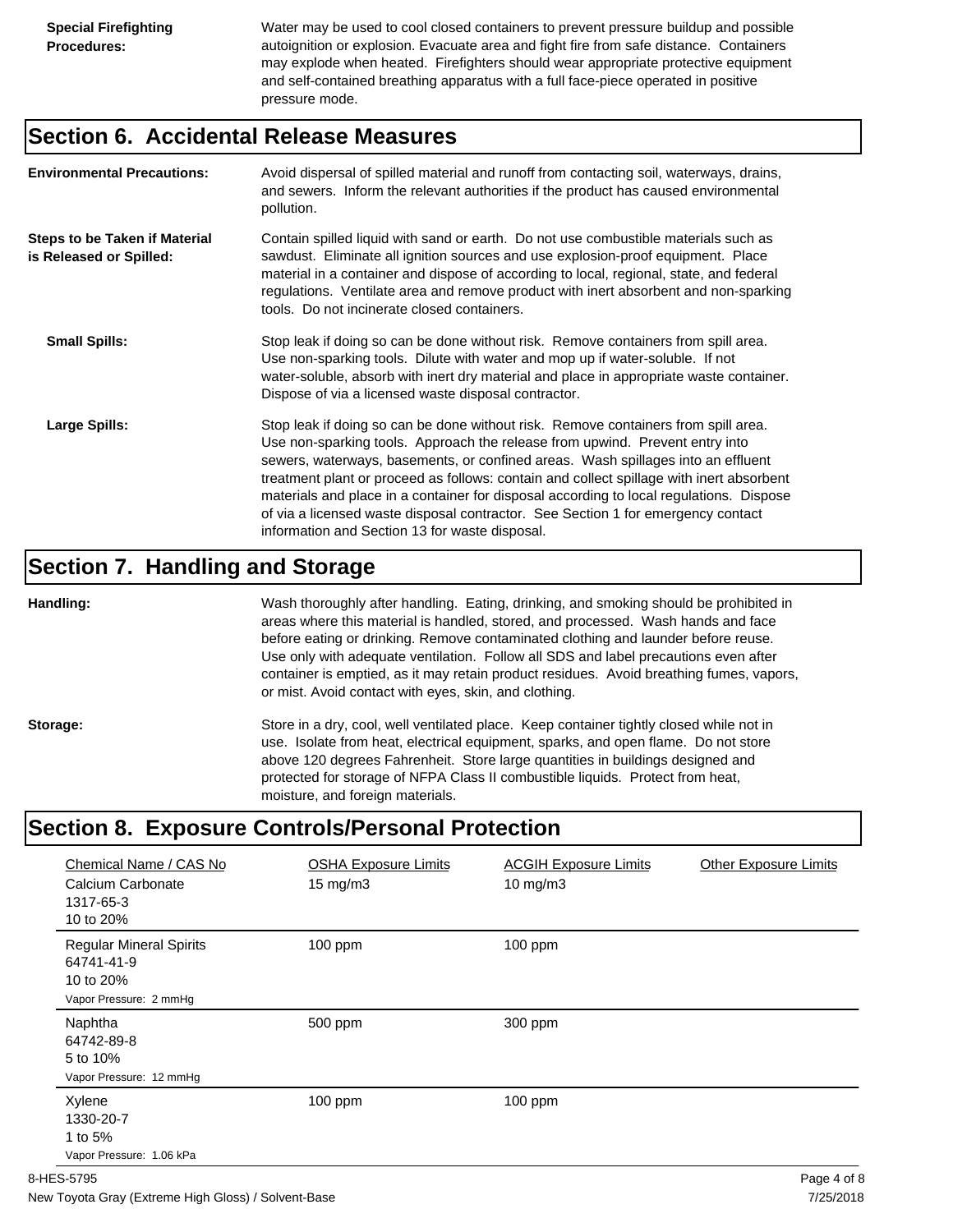| 13463-67-7<br>1 to 5%                          | <b>Titanium Dioxide</b>    | $5$ mg/m $3$                                                                                                                                                                                                                                                                                                                        | 10 mg/m3                                                                                                                                                                                                                                                                                                                                                                                                                                                                                                                                                                                                                                                                                                                                                                                      |  |
|------------------------------------------------|----------------------------|-------------------------------------------------------------------------------------------------------------------------------------------------------------------------------------------------------------------------------------------------------------------------------------------------------------------------------------|-----------------------------------------------------------------------------------------------------------------------------------------------------------------------------------------------------------------------------------------------------------------------------------------------------------------------------------------------------------------------------------------------------------------------------------------------------------------------------------------------------------------------------------------------------------------------------------------------------------------------------------------------------------------------------------------------------------------------------------------------------------------------------------------------|--|
| <b>Mineral Spirits</b><br>8052-41-3<br>1 to 5% | Vapor Pressure: 2 mmHg     | 100 ppm                                                                                                                                                                                                                                                                                                                             | 100 ppm                                                                                                                                                                                                                                                                                                                                                                                                                                                                                                                                                                                                                                                                                                                                                                                       |  |
| Acetone<br>67-64-1<br>1 to 5%                  | Vapor Pressure: 30.796 kPA | 1,000 ppm                                                                                                                                                                                                                                                                                                                           | 500 ppm                                                                                                                                                                                                                                                                                                                                                                                                                                                                                                                                                                                                                                                                                                                                                                                       |  |
| <b>Engineering Controls:</b>                   |                            |                                                                                                                                                                                                                                                                                                                                     | Use process enclosures, local exhaust ventilation, or other engineering controls to<br>keep worker exposure to airborne contaminants below any recommended or statutory<br>limits. The engineering controls also need to keep gas, vapor, or dust concentrations<br>below any lower explosive limits. Use explosion-proof ventilation equipment.                                                                                                                                                                                                                                                                                                                                                                                                                                              |  |
| <b>Environmental Controls:</b>                 |                            | Emissions from ventilation or work process equipment should be checked to ensure<br>they comply with the requirements of environmental protection legislation. In some<br>cases, fume scrubbers, filters, and other engineering modifications to the process<br>equipment may be required to reduce emissions to acceptable levels. |                                                                                                                                                                                                                                                                                                                                                                                                                                                                                                                                                                                                                                                                                                                                                                                               |  |
| <b>Respiratory Protection:</b>                 |                            | adequate protection.                                                                                                                                                                                                                                                                                                                | Use a properly fitted, air-purifying or air-fed respirator complying with an approved<br>standard if a risk assessment indicates this is necessary. Respiratory protection<br>programs that meet OSHA 1910.134 and ANSI Z88.2 requirements must be followed<br>when workplace conditions warrant a respirator's use. A NIOSH/MSHA approved<br>respirator with an organic vapor cartridge may be permissible under circumstances<br>where airborne concentrations are expected to exceed exposure limits. Protection<br>provided by air purifying respirators is limited. Use a positive pressure, air supplied<br>respirator if there is any potential for an uncontrolled release, exposure levels are not<br>known, or in any circumstances where air purifying respirators may not provide |  |
| <b>Skin Protection:</b>                        |                            | used.                                                                                                                                                                                                                                                                                                                               | Use impervious, chemical resistant gloves to prevent prolonged skin contact and<br>absorption of material through the skin. Nitrile or neoprene gloves may afford<br>adequate protection. Personal protective equipment for the body should be selected<br>based on the task being performed and the risks involved, and should be approved by<br>a specialist before handling this product. Where there is a risk of ignition from static<br>electricity, wear anti-static protective clothing. For best protection, the clothing should<br>include anti-static boots, gloves, and overalls. Appropriate footwear should always be                                                                                                                                                           |  |
| <b>Eye Protection:</b>                         |                            | times to protect against splashes of liquids.                                                                                                                                                                                                                                                                                       | Safety eyewear, such as splash goggles or a full face shield, should be worn at all                                                                                                                                                                                                                                                                                                                                                                                                                                                                                                                                                                                                                                                                                                           |  |
| <b>Hygienic Measures:</b>                      |                            |                                                                                                                                                                                                                                                                                                                                     | Wash thoroughly with soap and water before eating, drinking, or smoking. Remove<br>contaminated clothing immediately and launder before reuse.                                                                                                                                                                                                                                                                                                                                                                                                                                                                                                                                                                                                                                                |  |

## **Section 9. Physical and Chemical Properties**

| <b>Physical State:</b>  | Liquid            |
|-------------------------|-------------------|
| Odor:                   | Solvent odor      |
|                         |                   |
| Vapor Density           | Heavier than air  |
| Vapor Density           | 4.20              |
| Vapor Pressure          | 6 kPA             |
| <b>Evaporation Rate</b> | Slower than ether |
| Boiling Range           | 56 to 157 C       |
| Specific Gravity (SG)   | 1.082             |
| Material VOC (Lb / Gal) | 2.59              |
| Material VOC $(q/L)$    | 310.69            |
| Coating VOC (Lb/Gal)    | 2.65              |
| Coating VOC (g/L)       | 317.54            |
| Flash Point:            | 32 C (90 F)       |
|                         |                   |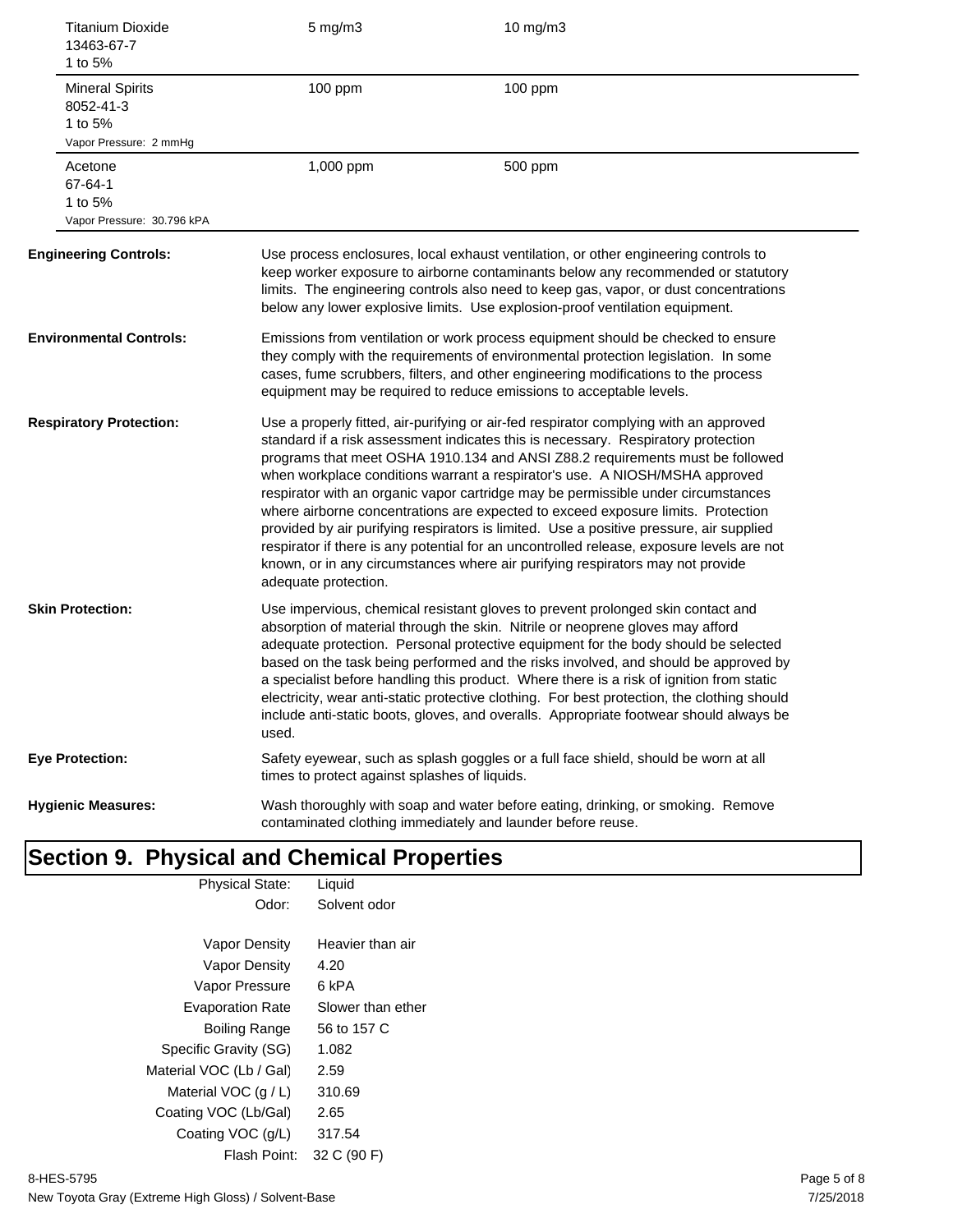Autoignition: Will not occur LEL: 1.0 % UEL: 12.8 % Partition Coefficient, Not available n-octanol/water: Auto-ignition temperature: Not available

## **Section 10. Stability and Reactivity**

| <b>Conditions to Avoid:</b>      | Avoid temperatures above 120 degrees Fahrenheit. Avoid all possible sources of<br>ignition. Do not pressurize, cut, weld, braze, drill, or expose containers to heat. Do not<br>allow vapor to accumulate in low or confined areas. Avoid contact with strong acid and<br>strong bases. |
|----------------------------------|-----------------------------------------------------------------------------------------------------------------------------------------------------------------------------------------------------------------------------------------------------------------------------------------|
| Incompatibility:                 | Incompatible with strong oxidizing agents.                                                                                                                                                                                                                                              |
| <b>Hazardous Decomposition:</b>  | By open flame, carbon monoxide and carbon dioxide. When heated to decomposition,<br>product emits acrid smoke and irritating fumes. Contains solvents which may form<br>carbon monoxide, carbon dioxide, and formaldehyde.                                                              |
| <b>Hazardous Polymerization:</b> | Will not occur under normal conditions.                                                                                                                                                                                                                                                 |
| Stability:                       | The product is stable.                                                                                                                                                                                                                                                                  |

## **Section 11. Toxicological Information**

| Causes serious eye irritation.                                                                                                                                                                                                                                                                                                                                                                                                                                                                                                                                                                                                                                                                                                                                                                                                                                                                                                                                                                                                                                                                                                                                                                                                                                                                                                                                                                                                                                                                      |
|-----------------------------------------------------------------------------------------------------------------------------------------------------------------------------------------------------------------------------------------------------------------------------------------------------------------------------------------------------------------------------------------------------------------------------------------------------------------------------------------------------------------------------------------------------------------------------------------------------------------------------------------------------------------------------------------------------------------------------------------------------------------------------------------------------------------------------------------------------------------------------------------------------------------------------------------------------------------------------------------------------------------------------------------------------------------------------------------------------------------------------------------------------------------------------------------------------------------------------------------------------------------------------------------------------------------------------------------------------------------------------------------------------------------------------------------------------------------------------------------------------|
| Prolonged or repeated skin contact may cause irritation. Allergic reactions are<br>possible.                                                                                                                                                                                                                                                                                                                                                                                                                                                                                                                                                                                                                                                                                                                                                                                                                                                                                                                                                                                                                                                                                                                                                                                                                                                                                                                                                                                                        |
| Harmful if inhaled. High gas, vapor, mist, or dust concentrations may be harmful if<br>inhaled. Avoid breathing fumes, spray, vapors, or mist. May cause headaches and<br>dizziness. High vapor concentrations are irritating to the eyes, nose, throat, and lungs.<br>Prolonged or excessive inhalation may cause respiratory tract irritation.                                                                                                                                                                                                                                                                                                                                                                                                                                                                                                                                                                                                                                                                                                                                                                                                                                                                                                                                                                                                                                                                                                                                                    |
| Harmful or fatal if swallowed. Aspiration hazard if swallowed; can enter lungs and<br>cause damage.                                                                                                                                                                                                                                                                                                                                                                                                                                                                                                                                                                                                                                                                                                                                                                                                                                                                                                                                                                                                                                                                                                                                                                                                                                                                                                                                                                                                 |
| High concentrations may lead to central nervous system effects (drowsiness,<br>dizziness, nausea, headaches, paralysis, burred vision) and damage. Reports have<br>associated repeated and prolonged occupational overexposure to solvents with<br>permanent brain and nervous system damage. Contains carbon black pigment.<br>Chronic inflammation, lung fibrosis, and lung tumors have been observed in<br>experimental tests involving rats exposed to excessive concentrations of carbon black<br>and several insoluble dust particles for long periods of time. Tumors have not been<br>observed in other species under similar circumstances. Epidemiological studies of<br>North American workers show no evidence of clinically significant negative health<br>effects from occupational exposure to carbon black. Carbon black is listed as a Group<br>2B - Possibly Carcinogenic to Humans, by IARC and is proposed to be listed as A4 -<br>Not Classified as a Human Carcinogen by the American Conference of Governmental<br>Industrial Hygienists. Significant exposure is unlikely during typical application of this<br>product by roller or brush. Risk of overexposure depends on the duration and level of<br>exposure to dust from such processes as repeated sanding of dried surfaces, or<br>inhalation of spray mist, and the actual concentration of carbon black in the product<br>formula.<br>Product contains titanium dioxide, which is listed as a Group 2B - Possibly |
| Carcinogenic to Humans by IARC. No significant exposure to titanium dioxide is<br>anticipated while using this product, in which titanium dioxide is bound to other<br>materials including resin and other pigments, during brush or rolling application.<br>Overexposure risks depend on duration and level of exposure to dust, such as from<br>repeated sanding of this product's dried film, or inhalation of spray mist, and the actual<br>concentration of titanium dioxide in the product formula. For additional information,                                                                                                                                                                                                                                                                                                                                                                                                                                                                                                                                                                                                                                                                                                                                                                                                                                                                                                                                                               |
|                                                                                                                                                                                                                                                                                                                                                                                                                                                                                                                                                                                                                                                                                                                                                                                                                                                                                                                                                                                                                                                                                                                                                                                                                                                                                                                                                                                                                                                                                                     |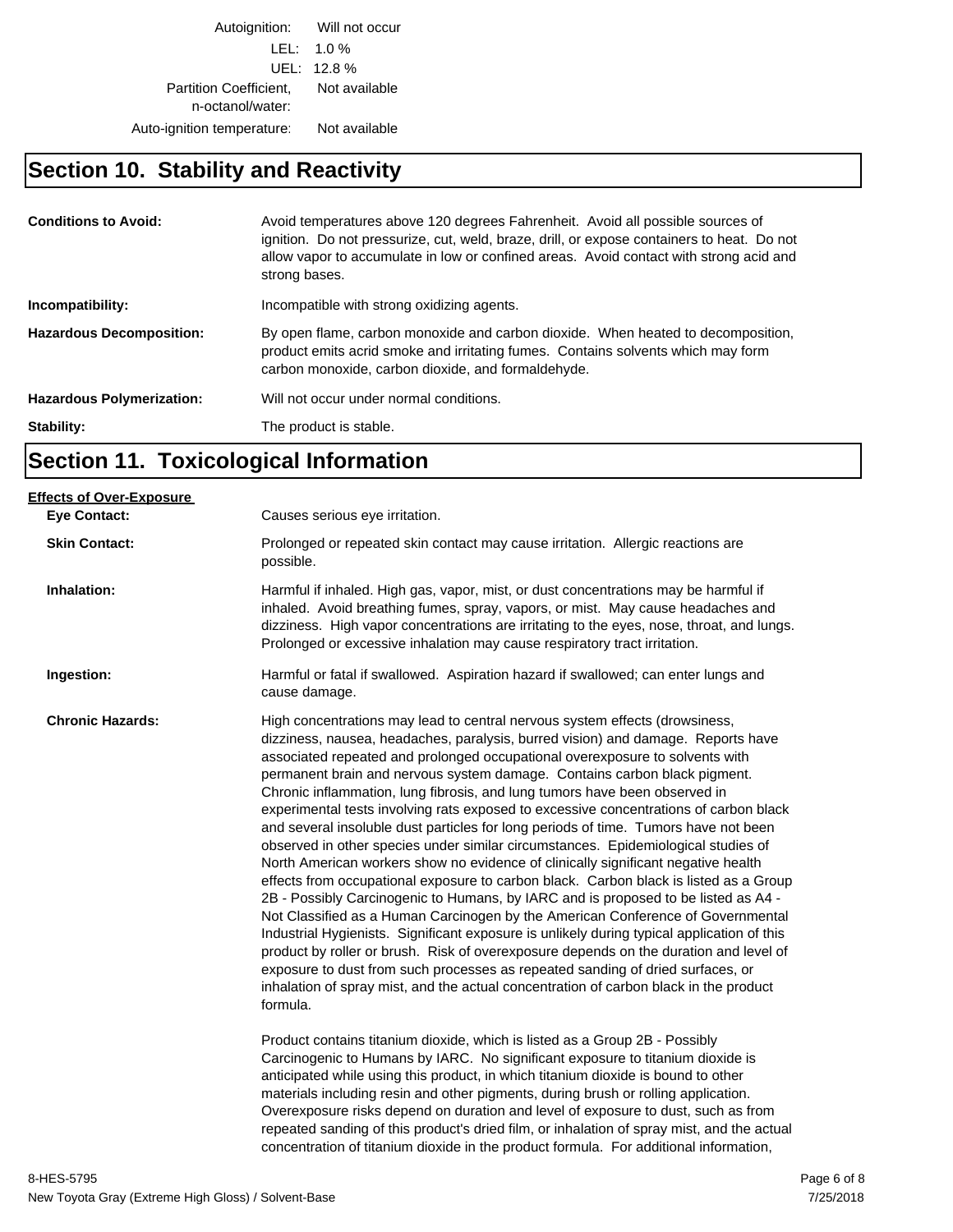refer to IARC Monograph, Volume 93, 2010. **Primary Routes of Entry:** Eye contact, ingestion, inhalation, absorption through the skin, skin contact.

Acute Toxicity Values: **Acute effects of this product have not been tested.** Available data on individual components, if any, will be listed below.

#### **Section 12. Ecological Information**

**Ecological Information:** Product is a mixture of listed components.

#### **Section 13. Disposal Information**

#### **Disposal Considerations:** The generation of waste should be avoided or minimized wherever possible. Disposal of this product, solutions, and any by-products should at all times comply with relevant environmental protection regulations and waste disposal regulations, in addition to any local or regional restrictions which may be in effect. Surplus and non-recyclable products should be disposed of via a licensed waste disposal contractor. Waste should not be disposed of untreated to the sewer unless fully compliant with the requirements of all authorities with jurisdiction. Waste packaging should be recycled whenever possible. Incineration or landfill should only be considered when recycling is not feasible. Take care when handling empty containers as they may retain some residual product. Vapor from residue may create a flammable or explosive atmosphere within the used container. Do not expose empty containers to heat or sparks, and do not weld, cut, or grind used containers unless they have been thoroughly cleaned. Avoid contact of spilled material with soil, waterways, drains, and sewer systems.

#### **Section 14. Transport Information**

|                          | Domestic (US DOT) | <b>International (IMDG)</b> | Air (IATA) | <b>Canada (TDG)</b> |
|--------------------------|-------------------|-----------------------------|------------|---------------------|
| <b>UN Number:</b>        | 1263              | 1263                        | 1263       | 1263                |
| <b>UN Shipping Name:</b> | Paint             | Paint                       | Paint      | Paint               |
| <b>Hazard Class:</b>     | 3                 | 3                           | 3          | 3                   |
| <b>Packing Group:</b>    | Ш                 | Ш                           |            |                     |
| <b>Limited Quantity:</b> | Yes               | Yes                         | Yes        | Yes                 |

**Special Considerations:** The presence of a shipping description for a particular mode of transport does not indicate that the product is packaged suitably for that mode of transport. All packaging should be reviewed for suitability prior to shipment, so that compliance with applicable regulations can be ensured. Compliance with all applicable regulations is the sole responsibility of the person offering the product for transport. Persons loading and unloading dangerous goods should be trained in all the risks associated with the substances at hand, and on all actions to be taken in case of an emergency situation.

#### **Section 15. Regulatory Information**

| <b>U.S. Federal Regulations</b><br><b>CERCLA - SARA Hazard</b><br>Category: | This product has been reviewed according to the EPA hazard categories promulgated by<br>Sections 311 and 312 of the Superfund Amendment and Reauthorization Act of 1986,<br>known as SARA Title III, and is considered to meet the following categories under<br>applicable conditions: |
|-----------------------------------------------------------------------------|-----------------------------------------------------------------------------------------------------------------------------------------------------------------------------------------------------------------------------------------------------------------------------------------|
| <b>SARA Section 313:</b>                                                    | Fire Hazard, Acute Health Hazard, Chronic Health Hazard<br>This product contains the following substances subject to the reporting requirements of                                                                                                                                      |
|                                                                             | Section 313 of Title III of the Superfund Amendment and Reauthorization Act of 1986 as<br>well as 40 CFR Section 372:                                                                                                                                                                   |